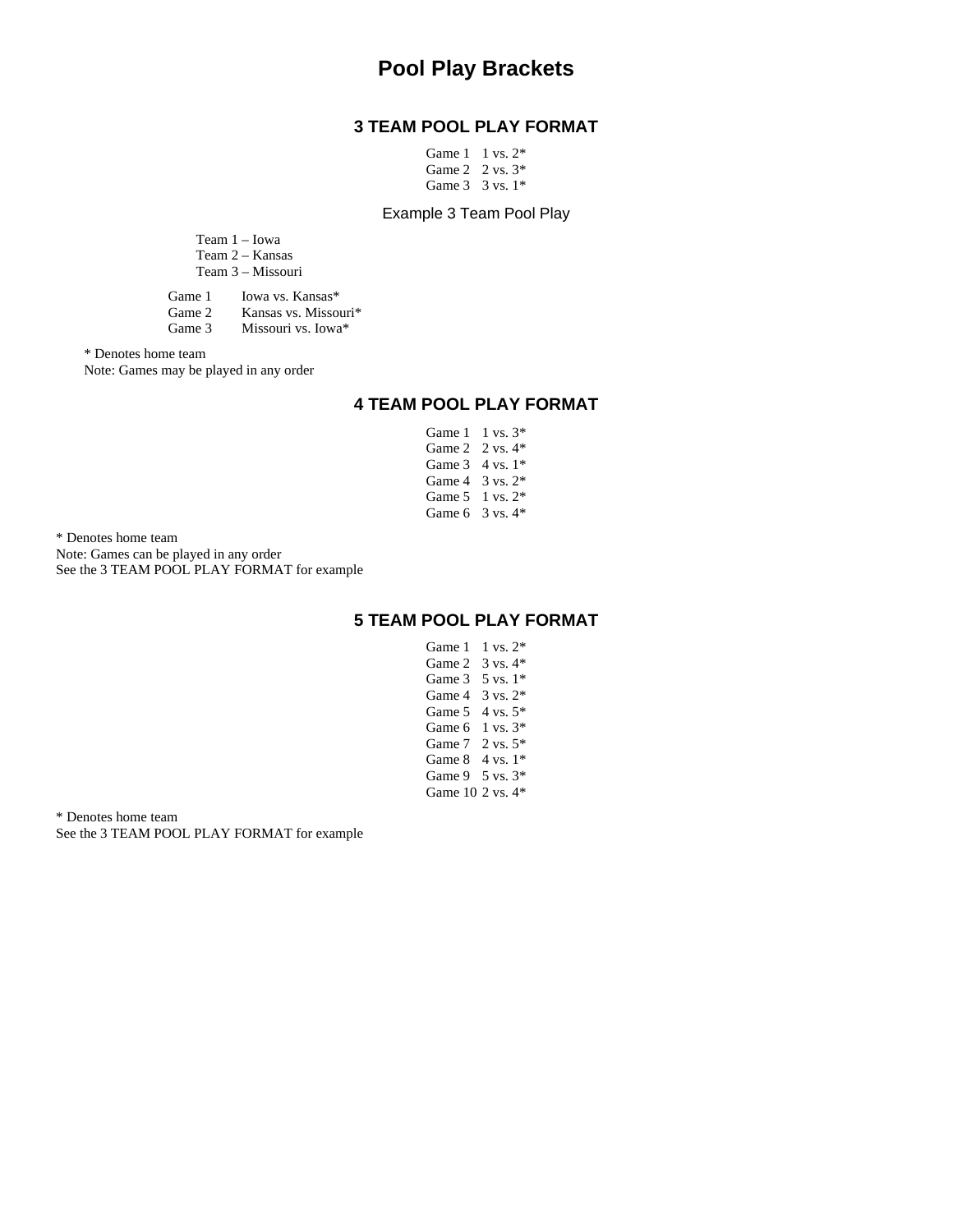| Game 1  | $1 \text{ vs. } 2^*$ |
|---------|----------------------|
| Game 2  | $4 \text{ vs. } 5^*$ |
| Game 3  | $3 \text{ vs. } 6^*$ |
| Game 4  | $4 \text{ vs. } 1*$  |
| Game 5  | $5 \text{ vs. } 3^*$ |
| Game 6  | $6 \text{ vs. } 2^*$ |
| Game 7  | $1 \text{ vs. } 5^*$ |
| Game 8  | $2 \text{ vs. } 3^*$ |
| Game 9  | $6 \text{ vs. } 4^*$ |
| Game 10 | $2 \text{ vs. } 5^*$ |
| Game 11 | $3 \text{ vs. } 4^*$ |
| Game 12 | $6 \text{ vs. } 1*$  |
| Game 13 | $2$ vs. $4*$         |
| Game 14 | $3 \text{ vs. } 1*$  |
| Game 15 | $5 \text{ vs. } 6^*$ |

\* Denotes home team

See the 3 TEAM POOL PLAY FORMAT for example

## **6 TEAM POOL PLAY FORMAT (2 division)**

| <b>American Division</b> |                          | <b>National Division</b> |
|--------------------------|--------------------------|--------------------------|
|                          | Team A1                  | Team N1                  |
|                          | Team A2                  | Team N <sub>2</sub>      |
|                          | Team A3                  | Team N3                  |
| Game 1                   | American Division        | A <sub>1</sub> vs. $A3*$ |
| Game 2                   | <b>National Division</b> | $N1$ vs. $N3*$           |
| Game 3                   | American Division        | A2 vs. $A1*$             |
| Game 4                   | <b>National Division</b> | $N2$ vs. $N1*$           |
| Game 5                   | <b>American Division</b> | A3 vs. $A2*$             |
| Game 6                   | <b>National Division</b> | $N3$ vs. $N2*$           |

\* Denotes home team

See the 3 TEAM POOL PLAY FORMAT for example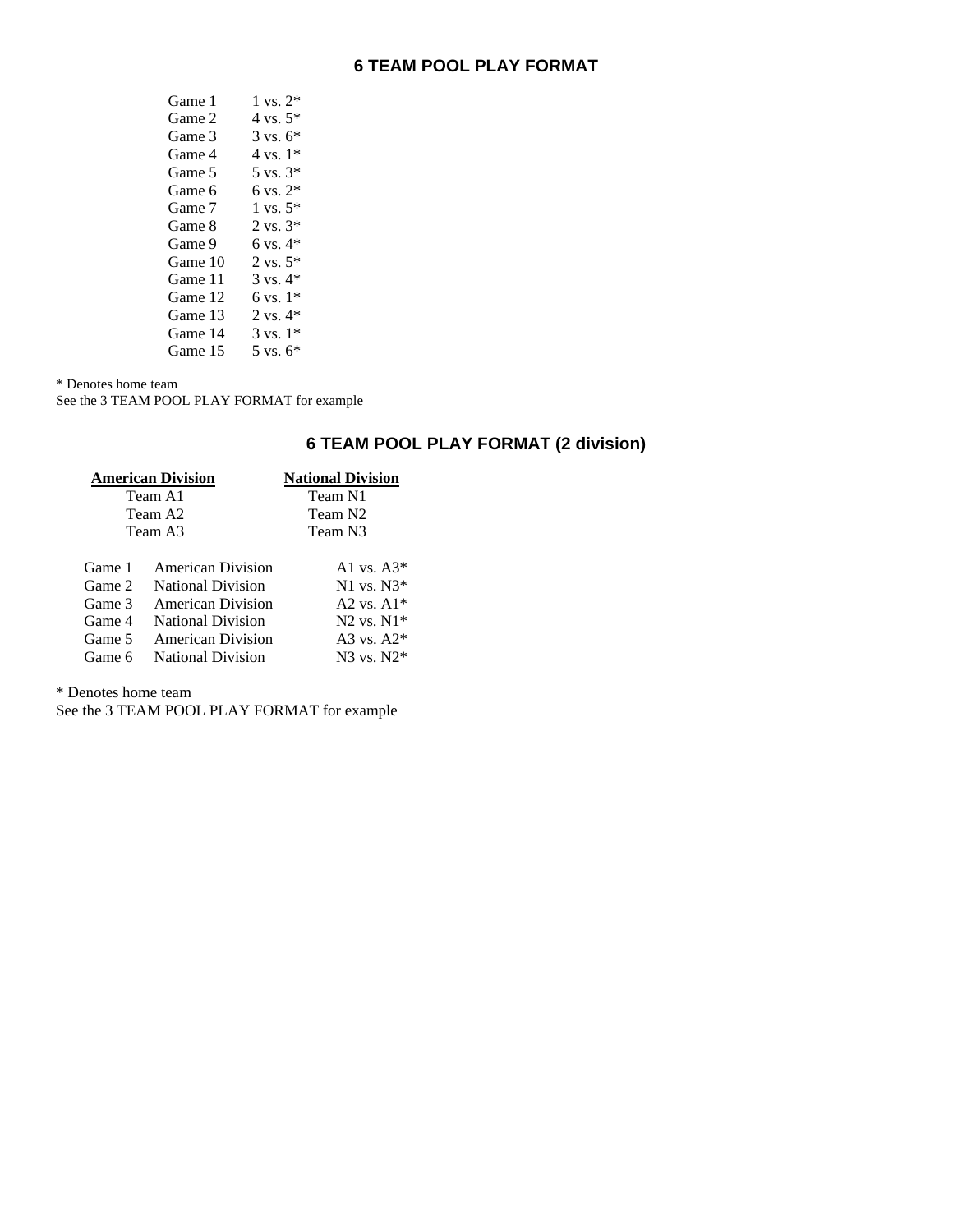| Game 1  | $1 \text{ vs. } 2^*$ |
|---------|----------------------|
| Game 2  | $6 \text{ vs. } 5^*$ |
| Game 3  | $3 \text{ vs. } 4^*$ |
| Game 4  | $5 \text{ vs. } 7^*$ |
| Game 5  | $2 \text{ vs. } 6^*$ |
| Game 6  | $4 \text{ vs. } 1*$  |
| Game 7  | $7 \text{ vs. } 3^*$ |
| Game 8  | $2 \text{ vs. } 5^*$ |
| Game 9  | $3 \text{ vs. } 6^*$ |
| Game 10 | $4 \text{ vs. } 7^*$ |
| Game 11 | $5 \text{ vs. } 1*$  |
| Game 12 | $7 \text{ vs. } 2^*$ |
| Game 13 | 6 vs. $4*$           |
| Game 14 | $1 \text{ vs. } 3^*$ |
|         |                      |

\* Denotes home team

Note: Games can be played in any order

*Note: Because of the uneven, but large, number of teams, it is not feasible for every team to play every team (21 games total). If the teams were to be broken into 2 uneven divisions, all teams in the tournament would advance to single elimination except one team. Therefore, it is best to guarantee each team 4 games although they will not play every possible opponent. Team 1 will not play teams 6 and 7. Teams 2 and 5 will not play teams 3 and 4. Teams 3 and 4 will not play teams 2 and 5. Team 6 will not play teams 1 and 7. Team 7 will not play teams 1 and 6.* 

*In the case of a tie, tiebreakers will apply to common opponents only. For example, if teams 1 and 4 have the same overall record, the remaining tiebreaker criteria will apply only to those games against common opponents. Therefore the records will be considered for the following games: Team 1 vs. Team 4; Team 1 vs. Team 3; and Team 4 vs. Team 3, to break the tie.* 

### **8 TEAM POOL PLAY FORMAT**

| American Division |                          | <b>National Division</b> |
|-------------------|--------------------------|--------------------------|
| Team A1           |                          | Team N1                  |
| Team A2           |                          | Team N2                  |
| Team A3           |                          | Team N3                  |
| Team A4           |                          | Team N4                  |
| Game 1            | American Division        | A1 vs. A3*               |
| Game 2            | <b>National Division</b> | $N1$ vs. $N3*$           |
| Game 3            | American Division        | A <sub>2</sub> vs. $A4*$ |
| Game 4            | <b>National Division</b> | $N2$ vs. $N4*$           |
| Game 5            | American Division        | A4 vs. $A1*$             |
| Game 6            | <b>National Division</b> | $N4$ vs. $N1*$           |
| Game 7            | American Division        | A3 vs. $A2^*$            |
| Game 8            | <b>National Division</b> | $N3$ vs. $N2*$           |
| Game 9            | American Division        | A1 vs. $A2*$             |
| Game 10           | <b>National Division</b> | $N1$ vs. $N2*$           |
| Game 11           | American Division        | A3 vs. $A4*$             |
| Game 12           | <b>National Division</b> | N3 vs. N4*               |

\* Denotes home team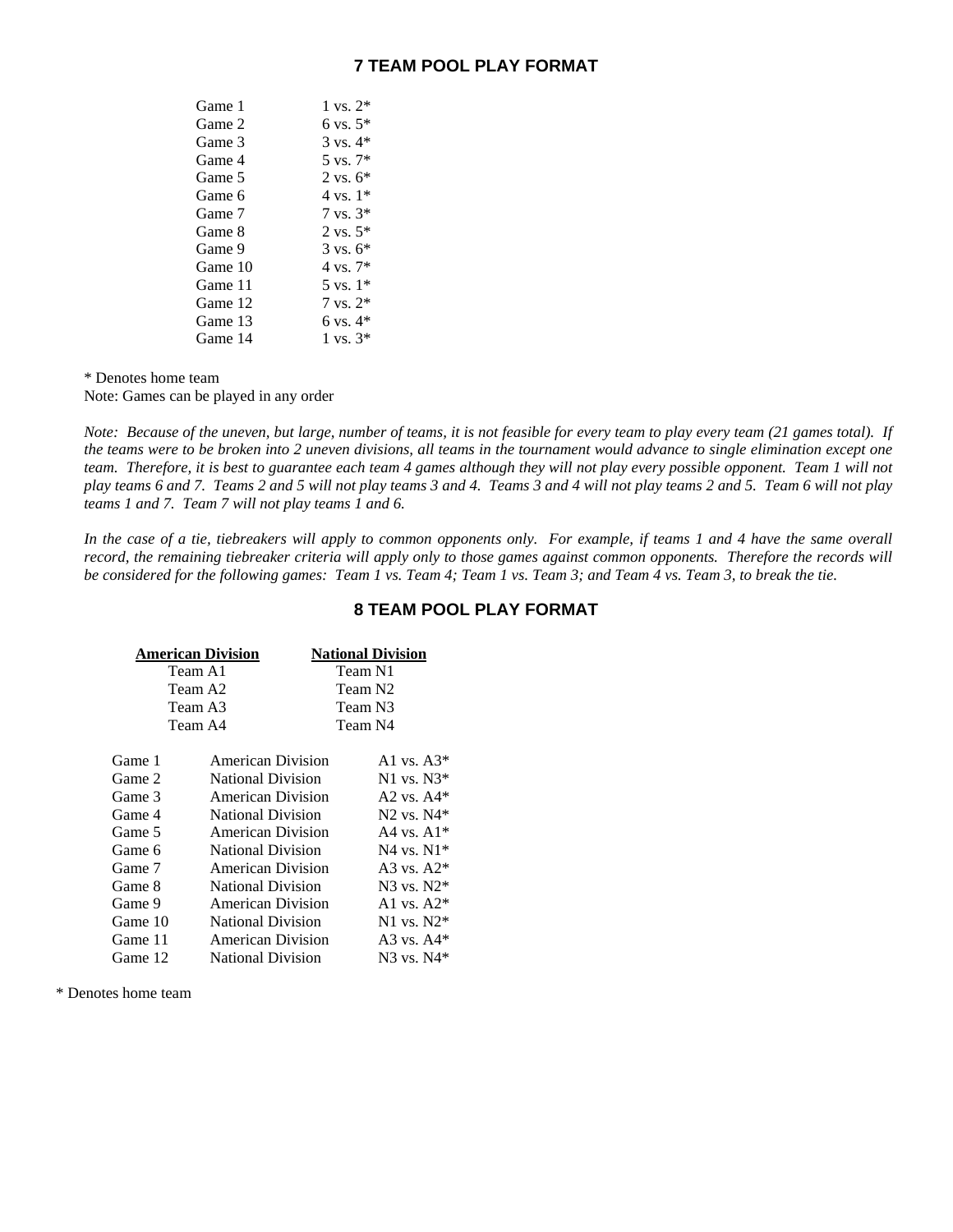| Game 1  | $2 \text{ vs. } 1^*$ |
|---------|----------------------|
| Game 2  | $3 \text{ vs. } 6^*$ |
| Game 3  | $7$ vs. $4*$         |
| Game 4  | $8 \text{ vs. } 5^*$ |
| Game 5  | $6$ vs. $9*$         |
| Game 6  | $4 \text{ vs. } 5^*$ |
| Game 7  | $1 \text{ vs. } 3^*$ |
| Game 8  | $7 \text{ vs. } 9^*$ |
| Game 9  | $8 \text{ vs. } 2^*$ |
| Game 10 | 9 vs. $4*$           |
| Game 11 | $5 \text{ vs. } 2^*$ |
| Game 12 | $3 \text{ vs. } 8^*$ |
| Game 13 | $1 \text{ vs. } 6^*$ |
| Game 14 | $2 \text{ vs. } 7^*$ |
| Game 15 | $9 \text{ vs. } 3^*$ |
| Game 16 | $5 \text{ vs. } 7^*$ |
| Game 17 | $4 \text{ vs. } 1^*$ |
| Game 18 | $6 \text{ vs. } 8^*$ |

\* Denotes home team

See the 3 TEAM POOL PLAY FORMAT for example

## **10 TEAM POOL PLAY FORMAT**

| <b>American Division</b> |                          |
|--------------------------|--------------------------|
| Team A1                  | Team N1                  |
| Team A2                  | Team N <sub>2</sub>      |
| Team A3                  | Team N3                  |
| Team A4                  | Team N4                  |
| Team A5                  | Team N <sub>5</sub>      |
| American Division        | A <sub>1</sub> vs. $A3*$ |
| <b>National Division</b> | $N1$ vs. $N3*$           |
| American Division        | A4 vs. $A5*$             |
| <b>National Division</b> | N4 vs. $N5*$             |
| <b>American Division</b> | A4 vs. $A1*$             |
| <b>National Division</b> | $N1$ vs. $N4*$           |
| American Division        | A <sub>2</sub> vs. $A5*$ |
| <b>National Division</b> | $N5$ vs. $N2*$           |
| American Division        | A <sub>1</sub> vs. $A2*$ |
| <b>National Division</b> | $N2$ vs. $N1*$           |
| <b>National Division</b> | $N3$ vs. $N4*$           |
| American Division        | A3 vs. $A4*$             |
| <b>National Division</b> | $N4$ vs. $N2*$           |
| <b>American Division</b> | A2 vs. $A4*$             |
| American Division        | A5 vs. $A3*$             |
| <b>National Division</b> | N3 vs. N5*               |
| <b>American Division</b> | A3 vs. $A2*$             |
| <b>National Division</b> | $N2$ vs. $N3*$           |
| <b>American Division</b> | A5 vs. $A1*$             |
| <b>National Division</b> | $N5$ vs. $N1*$           |
|                          |                          |

\* Denotes home team